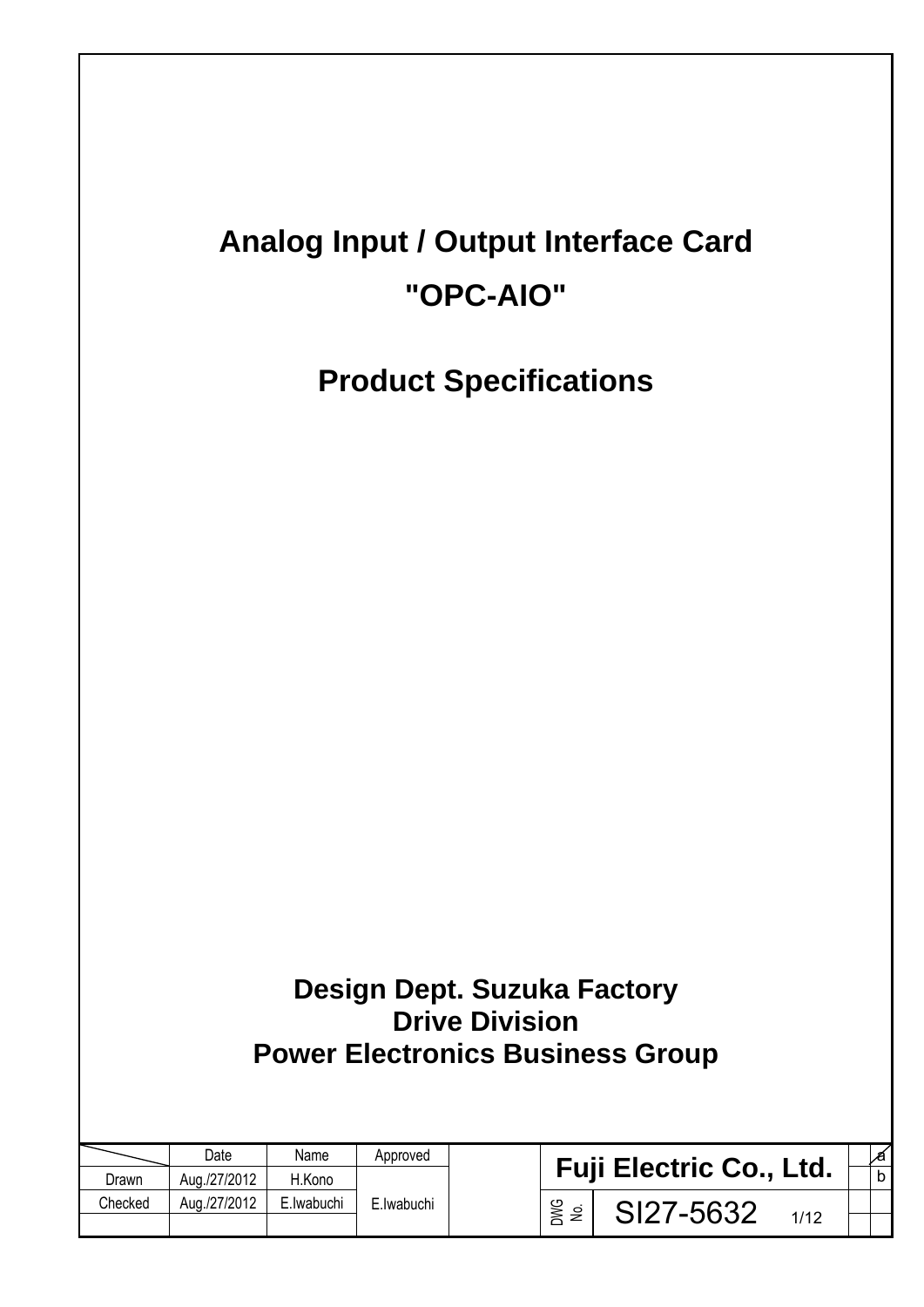## **1. Overview**

This product is an optional analog input/output interface card to be mounted on the FRENIC-HVAC/AQUA/Ace series of inverters. It has the following terminals.

- Analog voltage input : one point  $(0 \text{ to } +/-10 \text{ V})$
- 
- Analog current input : one point (4 to 20 mA or 0 to 20 mA)
- Analog voltage output : one point (0 to +/-10 V)<br>- Analog current output : one point (4 to 20 mA)
- $:$  one point (4 to 20 mA)

## **2. Specifications**

## **2.1 Connection Ports**

#### FRENIC-HVAC/AQUA

The interface card can be connected to any one of the three option connection ports (A-, B- and C-ports) on the inverter. However it is not allowed to be mounted with OPC-AO at the same time.

#### FRENIC-Ace

The interface card can be connected to the one option connection port of the dedicated adapter for installation.

### **2.2 Applicable ROM version**

The table below lists the inverter's ROM version to which the interface card is applicable.

| Series                  | vpe                                    | Capacitv       | ROM version   |
|-------------------------|----------------------------------------|----------------|---------------|
| <b>FRENIC-HVAC/AQUA</b> | $FRN$ nnn $AR1$ n-4n/<br>FRN□□□AQ1□-4□ | All capacities | 1300 or later |
| FRENIC-Ace              | $FRN$ nnn $E2n-2n/$<br>FRNoonE2n-4n    | All capacities | 0300 or later |

\*A box ( $\Box$ ) replaces alphanumeric letters depending on the inverter capacity, enclosure and delivery destination, etc.

## **2.3 Operating Environment**

The table below lists the environmental requirements for the inverter equipped with the interface card.

| Items               | Specifications                                                                                                                                                                                                                                                                                                                                                             |  |  |  |
|---------------------|----------------------------------------------------------------------------------------------------------------------------------------------------------------------------------------------------------------------------------------------------------------------------------------------------------------------------------------------------------------------------|--|--|--|
| Location            | Indoors                                                                                                                                                                                                                                                                                                                                                                    |  |  |  |
| Ambient temperature | Refer to the inverter's product specifications.                                                                                                                                                                                                                                                                                                                            |  |  |  |
| Relative humidity   | 5 to 95 % (without condensation)                                                                                                                                                                                                                                                                                                                                           |  |  |  |
| Atmosphere          | The inverter must not be exposed to dust, direct sunlight, corrosive gases,<br>flammable gases, oil mist, vapor or water drops. (Pollution degree 2 (IEC 60664-1))<br>The atmosphere can contain a small amount of salt. (0.01mg/cm <sup>2</sup> or less per year)<br>The inverter must not be subjected to sudden changes in temperature that will<br>cause condensation. |  |  |  |
| Altitude            | Max. 1,000 m                                                                                                                                                                                                                                                                                                                                                               |  |  |  |

## **3. Terminal Functions**

#### **3.1 Terminal Allocation**

The figure below shows the terminal allocation viewed from the direction of the arrow.



| $\vert$ CS + $\vert$ CS - $\vert$ Ao + $\vert$ Ao - $\vert$ C2 $\vert$ P10 $\vert$ 32 $\vert$ 31 |  |  |  |  |  |  |  |
|--------------------------------------------------------------------------------------------------|--|--|--|--|--|--|--|
|--------------------------------------------------------------------------------------------------|--|--|--|--|--|--|--|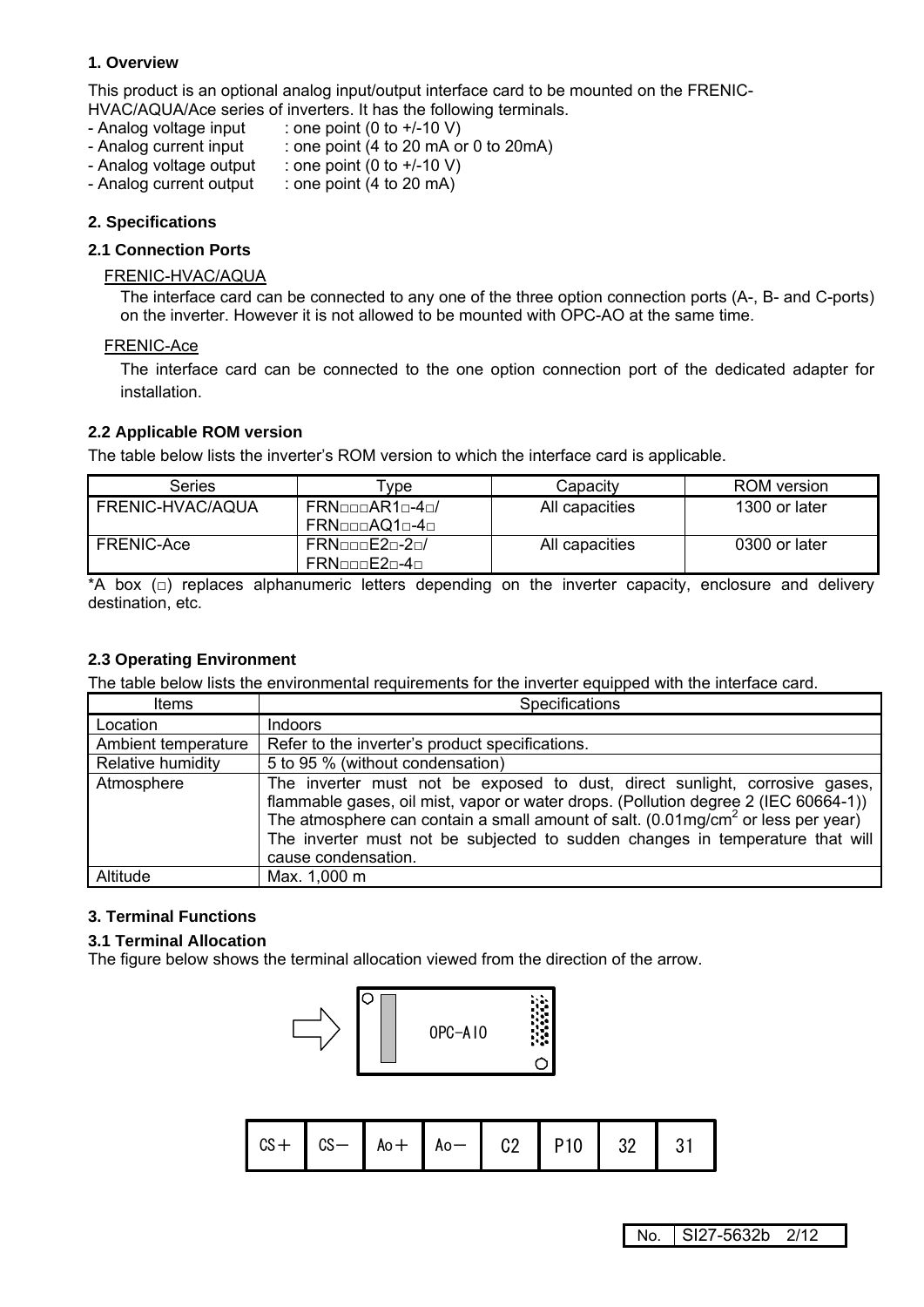## **3.2 Details of the Terminal Functions**

| Classifi-     | Sym-                                    | Name                                  | The table below lists the terminal symbols, names and functions of the terminals on the intenace card.<br><b>Functions</b>                                                                                                       | Remarks                                                                                    |
|---------------|-----------------------------------------|---------------------------------------|----------------------------------------------------------------------------------------------------------------------------------------------------------------------------------------------------------------------------------|--------------------------------------------------------------------------------------------|
| cations       | bols                                    |                                       |                                                                                                                                                                                                                                  |                                                                                            |
|               | [P10]                                   | Power supply for<br>the potentiometer | Power supply for frequency command potentiometer<br>(Variable resistor : 1 to 5k ohms) (DC 10 V, DC 10 mA<br>$max.$ )                                                                                                            |                                                                                            |
|               | $[32]$                                  | Analog voltage<br>input               | · Used as frequency setting voltage input.<br>DC 0 to +/- 10 V / 0 to +/- 100% (0 to +/- 5 V / 0 to +/-<br>100%)                                                                                                                 | Input impedance :<br>22 k ohms                                                             |
| Analog Input  |                                         |                                       | One of the items of [12] for the inverter can be issued.<br>· Resolution: 1/3000                                                                                                                                                 | Maximum input :<br>$+/- 15 VDC$                                                            |
|               | $\overline{[C2]}$                       | Analog current<br>input               | · Used as frequency setting current input.<br>DC 4 to 20 mA / 0 to 100% or DC 0 to 20 mA / 0 to<br>100%                                                                                                                          | Input impedance :<br>250 ohms                                                              |
|               |                                         |                                       | One of the items of [12] for the inverter can be issued.<br>· Resolution: 1/3000                                                                                                                                                 | Maximum input :<br>30 mA DC                                                                |
|               | $[31]$                                  | Analog common                         | · Reference terminal for frequency setting signal [P10],<br>[32] and [C2].                                                                                                                                                       | Same potential as<br>terminal [11] (on the<br>inverter).                                   |
|               | $[Ao+]$                                 | Analog voltage<br>output $+$          | · Outputs the monitor signal of analog DC voltage (0 to<br>$+/- 10 VDC$ ).<br>. One of the items of [FM1] or [FM2] for the inverter can<br>be issued and can be output the PID deviation of<br>polarity.<br>· Resolution: 1/3000 | It is capable of<br>driving up to two<br>analog voltmeters<br>with 10 k ohms<br>impedance. |
|               | Analog voltage<br>$[Ao-]$<br>$output$ – |                                       | · Reference terminal for analog voltage output [Ao+].                                                                                                                                                                            | Same potential as<br>terminal [11] (on the<br>inverter).                                   |
|               | $[CS+]$                                 | Analog current<br>output $+$          | · Outputs the monitor signal of analog DC current (DC 4<br>to 20 mA).                                                                                                                                                            | Isolated from<br>terminals [31],                                                           |
|               | $[CS-]$                                 | Analog current<br>$output$ –          | . One of the items of [FM1] or [FM2] for the inverter can<br>be issued.                                                                                                                                                          | $[Ao-]$ , and $[11]$ (on<br>the inverter).                                                 |
| Analog Output |                                         |                                       | · Resolution: 1/3000<br><control circuit=""><br/>Current<br/><math>[CS+]</math><br/>24 VDC<br/>A<br/><math>[CS-]</math><br/>Ammeter<br/>Current source(<br/>CM<br/>([CM] on the inverter)</control>                              | A measuring device<br>with a maximum of<br>500 ohms can be<br>connected.                   |

The table below lists the terminal symbols, names and functions of the terminals on the interface card.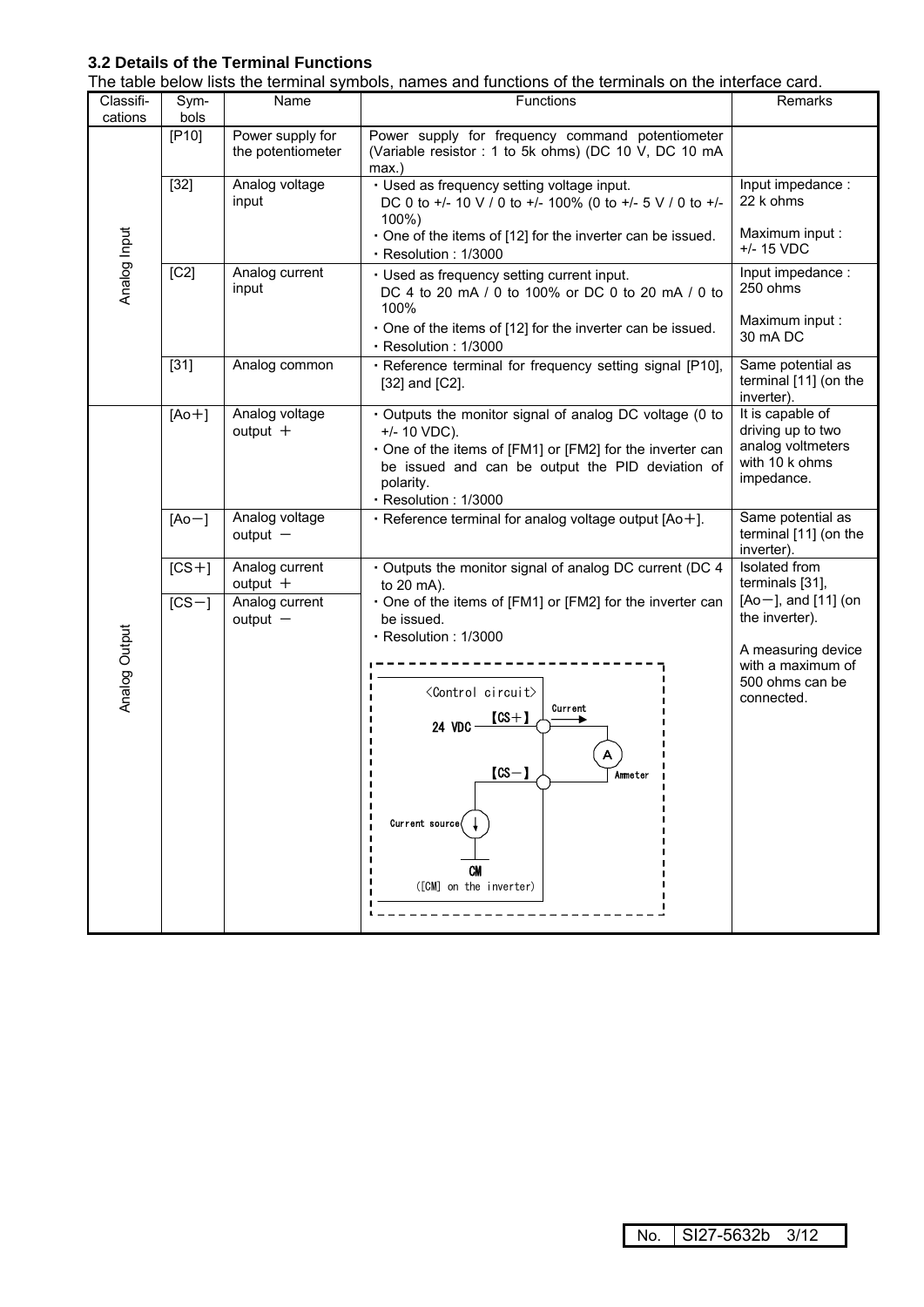## **3.3 Terminal Specifications**

The table below lists the terminal specifications.

| Items                | <b>Specifications</b>                         |
|----------------------|-----------------------------------------------|
| Applicable wire size | AWG18 to AWG24 (0.25 to 0.75 mm <sup>2)</sup> |
| Screw size           | M2                                            |
| Tightening torque    | $0.22$ to 0.25 N·m                            |

(Note) Depending upon the wire type and / or the number of wires used, the front cover of the inverter may be lifted by the wires, which impedes normal keypad operation. If it happens, change the wire type or size.

## **3.4 Connection Example**

The table below shows the connection examples of the terminals.



No. SI27-5632b 4/12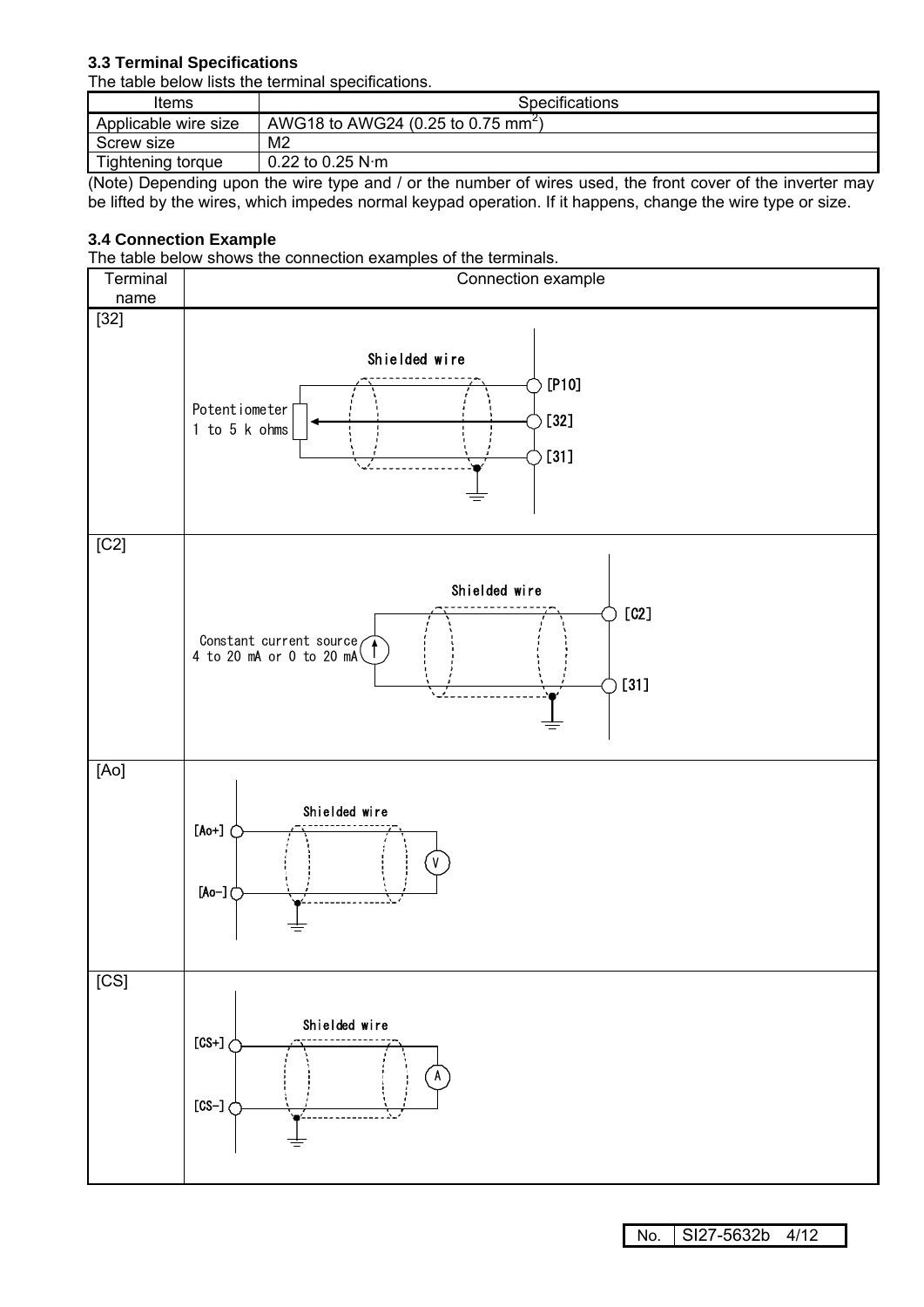## **4. Configuration of Function Codes**

## **4.1 List of Function Codes**

The tables below lists the function codes prepared for the interface card.

## **Terminal [32]**

| <b>Function</b><br>codes | Name                | Data                    | Function                  |
|--------------------------|---------------------|-------------------------|---------------------------|
| 060                      | (Mode selection)    | 0 to 49(HVAC/AQUA)      | Same as E61, E62 and E63. |
|                          |                     | 0 to $20(Ace)$          |                           |
| 061                      | (Offset adjustment) | $-5.0$ to $+5.0\%$      | Offset adjustment amount  |
| 062                      | (Gain adjustment)   | 0.00 to 200.00%         | Gain adjustment amount    |
| 063                      | (Filter setting)    | $0.00$ to $5.00$ s      | Filter constant           |
| 064                      | (Gain base point)   | 0.00 to 100.00%         | Gain base point           |
| 065                      | (Polarity)          |                         | <b>Bipolar</b>            |
|                          |                     |                         | Unipolar                  |
| 066                      | (Bias)              | $-100.00$ to $100.00\%$ | Bias value                |
| 067                      | (Bias base point)   | 0.00 to 100.00%         | Bias base point           |
| 069                      | (Display unit)      | 1 to 80                 | Same as J105.             |
| o70                      | (Maximum scale)     | -999 to 0.00 to 9990    | Maximum scale             |
| o71                      | (Minimum scale)     | -999 to 0.00 to 9990    | Minimum scale             |

## **Terminal [C2]**

| <b>Function</b><br>codes | Name                      | Data                    | Function                  |
|--------------------------|---------------------------|-------------------------|---------------------------|
| o75                      | (Current range selection) | 0                       | 4 to 20 mA Unipolar       |
|                          |                           |                         | 0 to 20 mA Unipolar       |
|                          |                           | 10(Ace)                 | 4 to 20 mA Bipolar        |
|                          |                           | 11(Ace)                 | 0 to 20 mA Bipolar        |
| o76                      | (Mode selection)          | 0 to 49(HVAC/AQUA)      | Same as E61, E62 and E63. |
|                          |                           | $0$ to $20(Ace)$        |                           |
| o77                      | (Offset adjustment)       | $-5.0$ to $+5.0\%$      | Offset adjustment amount  |
| o78                      | (Gain adjustment)         | 0.00 to 200.00%         | Gain adjustment amount    |
| o79                      | (Filter setting)          | $0.00$ to $5.00$ s      | Filter constant           |
| o81                      | (Gain base point)         | 0.00 to 100.00%         | Gain base point           |
| 082                      | (Bias)                    | $-100.00$ to $100.00\%$ | Bias value                |
| 083                      | (Gain base point)         | 0.00 to 100.00%         | Gain base point           |
| 085                      | (Display unit)            | 1 to 80                 | Same as J105.             |
| 086                      | (Maximum scale)           | -999 to 0.00 to 9990    | Maximum scale             |
| 087                      | (Minimum scale)           | -999 to 0.00 to 9990    | Minimum scale             |

#### **Terminal [Ao]**

| <b>Function</b><br>codes | Name              | Data                    | <b>Function</b>        |
|--------------------------|-------------------|-------------------------|------------------------|
| o90                      | (Mode selection)  | 0 to 117<br>(HVAC/AQUA) | Same as F31 and F35.   |
|                          |                   | 0 to 120<br>(Ace)       |                        |
| o91                      | (Gain adjustment) | 0 to 300%               | Gain adjustment amount |
| o93                      | (Polarity)        | 0                       | Bipolar                |
|                          |                   |                         | Unipolar               |

## **Terminal [CS]**

| <b>Function</b><br>codes | Name              | Data                                         | <b>Function</b>        |
|--------------------------|-------------------|----------------------------------------------|------------------------|
| 096                      | (Mode selection)  | 0 to 117<br>(HVAC/AQUA)<br>0 to 120<br>(Ace) | Same as F31 and F35.   |
| о97                      | (Gain adjustment) | 0 to 300%                                    | Gain adjustment amount |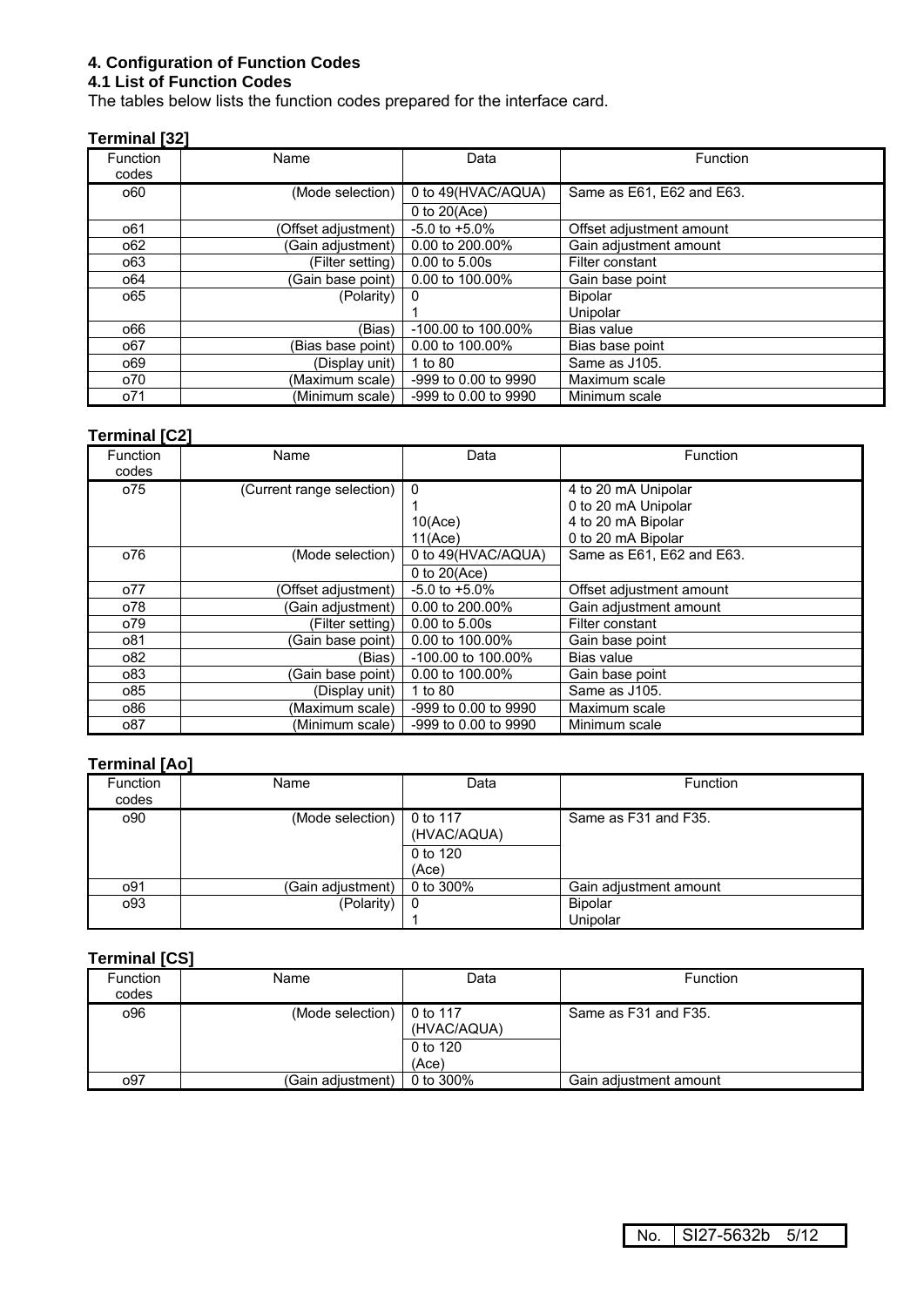## **4.2 Function Code Details**

The tables below lists the details the function codes configuration.

## Analog Input Functions ([32], [C2])

| FRENIC-HVAC/AQUA |
|------------------|
|                  |
|                  |

| Data for<br>060, 076 | Function                                          | Descriptions                                                                                                                                                                                                                                                                                                                                                                                    |  |  |
|----------------------|---------------------------------------------------|-------------------------------------------------------------------------------------------------------------------------------------------------------------------------------------------------------------------------------------------------------------------------------------------------------------------------------------------------------------------------------------------------|--|--|
| 0                    | None                                              |                                                                                                                                                                                                                                                                                                                                                                                                 |  |  |
| 1                    | Auxiliary frequency<br>command 1                  | Auxiliary frequency input to be added to the reference frequency given by<br>frequency command 1 (F01). Will not be added to any other reference<br>frequency given by frequency command 2 and multistep frequency<br>commands, etc.                                                                                                                                                            |  |  |
| $\overline{2}$       | Auxiliary frequency<br>command 2                  | Auxiliary frequency input to be added to all reference frequencies given by<br>frequency command 1, frequency command 2, multistep frequency<br>commands, etc.                                                                                                                                                                                                                                  |  |  |
| 3                    | PID process command 1                             | Inputs command sources such as temperature and pressure under PID<br>control 1 or 2. Function code setting also required: J102/202 = 1                                                                                                                                                                                                                                                          |  |  |
| 4                    | PID process command 2                             | Inputs the second command sources under PID control 1 or 2. Function code<br>setting also required: J102/202 = 1                                                                                                                                                                                                                                                                                |  |  |
| 5                    | PID feedback value 1                              | Inputs feedback amounts such as temperature and pressure under PID<br>control 1 or 2.                                                                                                                                                                                                                                                                                                           |  |  |
| 12                   | Acceleration / deceleration<br>time ratio setting | To be used for making ratio setting by analog input to acceleration/<br>deceleration time.                                                                                                                                                                                                                                                                                                      |  |  |
| 13                   | Upper limit frequency                             | To be used for limiting the output frequency by analog input.                                                                                                                                                                                                                                                                                                                                   |  |  |
| 14                   | Lower limit frequency                             |                                                                                                                                                                                                                                                                                                                                                                                                 |  |  |
| 20                   | Analog signal input monitor                       | By inputting analog signals from various sensors such as the temperature<br>sensors in air conditioners to the inverter, you can monitor the state of<br>external devices via the communications link. By using an appropriate display<br>coefficient, you can also have various values to be converted into physical<br>quantities such as temperature and pressure before they are displayed. |  |  |
| 30                   | PID feedback value 2                              | Inputs the 2nd feedback amounts under PID control 1 or 2.                                                                                                                                                                                                                                                                                                                                       |  |  |
| 31                   | Auxiliary input 1 to<br>PID process command       | Auxiliary analog input to be added to the process command under PID<br>control 1 or 2.                                                                                                                                                                                                                                                                                                          |  |  |
| 32                   | Auxiliary input 2 to<br>PID process command       | 2nd auxiliary analog input to be added to the process command under PID<br>control 1 or 2.                                                                                                                                                                                                                                                                                                      |  |  |
| 33                   | Flow sensor                                       | Input from the flow sensor.                                                                                                                                                                                                                                                                                                                                                                     |  |  |
| 41                   | External PID process<br>command 1                 | Inputs command sources such as temperature and pressure under external<br>PID control 1, 2 or 3. Function code setting also required: J502/J602/J652                                                                                                                                                                                                                                            |  |  |
| 42                   | External PID feedback value 1                     | Inputs feedback amounts such as temperature and pressure under external<br>PID control 1, 2 or 3.                                                                                                                                                                                                                                                                                               |  |  |
| 43                   | <b>External PID manual</b><br>command 1           | To be used for setting PID output (MV) manually when external PID control 1<br>is canceled.                                                                                                                                                                                                                                                                                                     |  |  |
| 44                   | External PID process<br>command 2                 | Inputs the 2nd command sources such as temperature and pressure under<br>external PID control 2 or 3. Function code setting also required: J602/J652                                                                                                                                                                                                                                            |  |  |
| 45                   | External PID feedback<br>value 2                  | Inputs the 2nd feedback amounts such as temperature and pressure under<br>external PID control 2 or 3. Under external PID control 1, external PID<br>feedback value 1 and addition, difference, average, maximum and minimum<br>can be calculated.                                                                                                                                              |  |  |
| 46                   | External PID manual<br>command 2                  | To be used for setting PID output (MV) manually when external PID control 2<br>is canceled.                                                                                                                                                                                                                                                                                                     |  |  |
| 47                   | External PID process<br>command 3                 | Inputs the 3rd command sources such as temperature and pressure under<br>external PID control 3. Function code setting also required: J652                                                                                                                                                                                                                                                      |  |  |
| 48                   | External PID feedback<br>value 3                  | Inputs the 3rd feedback amounts such as temperature and pressure under<br>external PID control 3.                                                                                                                                                                                                                                                                                               |  |  |
| 49                   | External PID manual<br>command 3                  | To be used for setting PID output (MV) manually when external PID control 3<br>is canceled.                                                                                                                                                                                                                                                                                                     |  |  |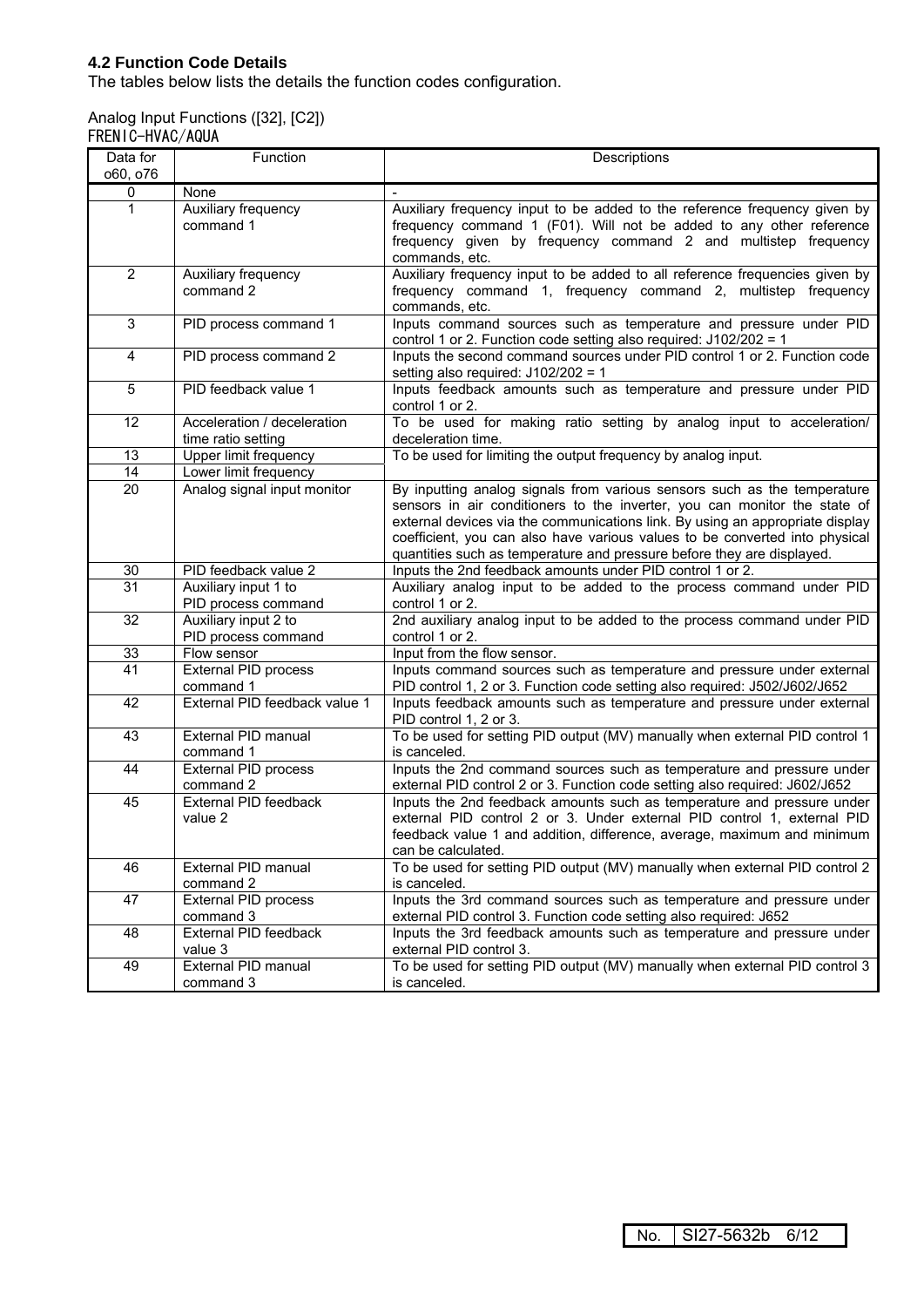FRENIC-Ace

| Data for<br>060, 076 | Function                         | Descriptions                                                                                                                                                                                                                                                                                                                                                                                    |  |  |
|----------------------|----------------------------------|-------------------------------------------------------------------------------------------------------------------------------------------------------------------------------------------------------------------------------------------------------------------------------------------------------------------------------------------------------------------------------------------------|--|--|
| $\mathbf{0}$         | None                             |                                                                                                                                                                                                                                                                                                                                                                                                 |  |  |
|                      | Auxiliary frequency<br>command 1 | Auxiliary frequency input to be added to the reference frequency given by<br>frequency command 1 (F01). Will not be added to any other reference<br>frequency given by frequency command 2 and multistep frequency<br>commands, etc.                                                                                                                                                            |  |  |
| $\mathfrak{p}$       | Auxiliary frequency<br>command 2 | Auxiliary frequency input to be added to all reference frequencies given by<br>frequency command 1, frequency command 2, multistep frequency<br>commands, etc.                                                                                                                                                                                                                                  |  |  |
| 3                    | PID process command 1            | Inputs command sources such as temperature and pressure under PID<br>control.                                                                                                                                                                                                                                                                                                                   |  |  |
| 5                    | PID feedback value 1             | Inputs feedback amounts such as temperature and pressure under PID<br>control.                                                                                                                                                                                                                                                                                                                  |  |  |
| 6                    | Gain setting                     | Use as gain for the frequency command.                                                                                                                                                                                                                                                                                                                                                          |  |  |
| 7                    | Torque limit value A             | Use as analog torque limit value                                                                                                                                                                                                                                                                                                                                                                |  |  |
| 8                    | Torque limit value B             |                                                                                                                                                                                                                                                                                                                                                                                                 |  |  |
| 9                    | Torque bias amount               | Used as analog torque bias command value.                                                                                                                                                                                                                                                                                                                                                       |  |  |
| 10                   | Torque command                   | Used as analog torque command value / Torque current command value.                                                                                                                                                                                                                                                                                                                             |  |  |
| 11                   | Torque current command           |                                                                                                                                                                                                                                                                                                                                                                                                 |  |  |
| 17                   | Speed limit value of FWD         | Used as analog speed limit value of FWD/REV.                                                                                                                                                                                                                                                                                                                                                    |  |  |
| 18                   | Speed limit value of REV         |                                                                                                                                                                                                                                                                                                                                                                                                 |  |  |
| 20                   | Analog signal input monitor      | By inputting analog signals from various sensors such as the temperature<br>sensors in air conditioners to the inverter, you can monitor the state of<br>external devices via the communications link. By using an appropriate display<br>coefficient, you can also have various values to be converted into physical<br>quantities such as temperature and pressure before they are displayed. |  |  |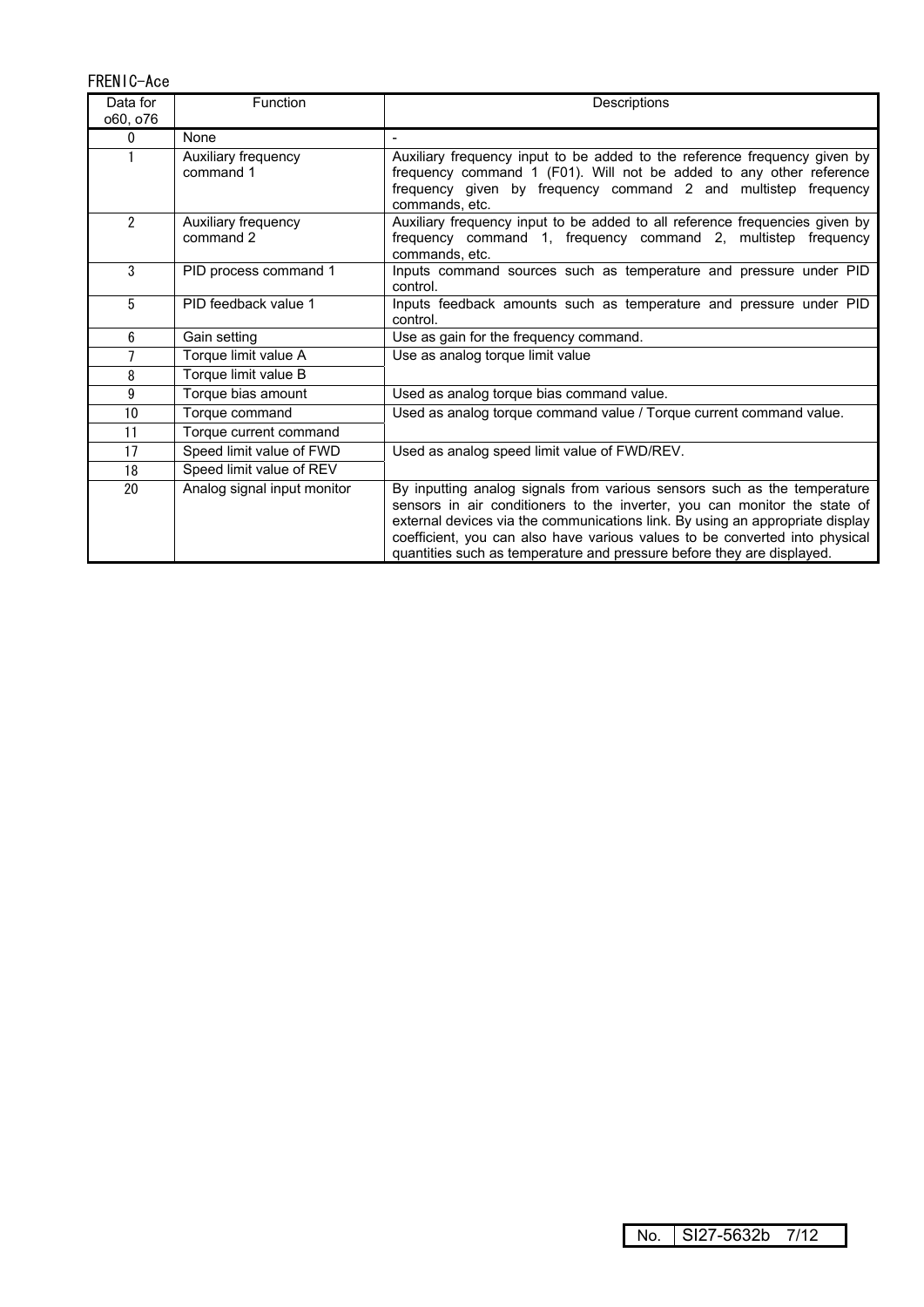#### Analog Output Functions ([Ao]) FRENIC-HVAC/AQUA

| Data for<br>o90 | Candidate for a monitor                                             | Function                                                                            | Meter scale<br>(Full scale at 100%)                        |  |
|-----------------|---------------------------------------------------------------------|-------------------------------------------------------------------------------------|------------------------------------------------------------|--|
| 0               | Output frequency 1<br>(before slip compensation)                    | Output frequency of the inverter<br>(Equivalent to the motor synchronous speed)     | Maximum frequency (F03)                                    |  |
| $\mathbf{1}$    | Output frequency 2<br>(after slip compensation)                     | Output frequency of the inverter                                                    | Maximum frequency (F03)                                    |  |
| $\mathbf{2}$    | Output current                                                      | Output current (RMS) of the inverter                                                | Twice the inverter rated current                           |  |
| 3               | Output voltage                                                      | Output voltage (RMS) of the inverter                                                | 500V                                                       |  |
| $\overline{4}$  | Output torque                                                       | Motor shaft torque                                                                  | Twice the rated motor torque                               |  |
| 5               | Load factor                                                         | Load factor<br>(Equivalent to the indication of the load meter)                     | Twice the rated motor load                                 |  |
| 6               | Input power                                                         | Input power of the inverter                                                         | Twice the rated output of the inverter                     |  |
| $\overline{7}$  | PID feedback amount                                                 | Feedback amount under PID control                                                   | 100% of the feedback amount                                |  |
| 9               | DC link bus voltage                                                 | DC link bus voltage of the inverter                                                 | 1,000V                                                     |  |
| 10<br>13        | <b>Universal AO</b><br>Motor output                                 | Command via communications link<br>Motor output (kW)                                | 20,000 as 100%<br>Twice the rated motor output             |  |
| 14              | Calibration (+)                                                     | Full scale output for the meter calibration                                         | This always outputs the                                    |  |
|                 |                                                                     |                                                                                     | full-scale (100%).                                         |  |
| 15              | PID command (SV)                                                    | Command value under PID control                                                     | 100% of the feedback amount                                |  |
| 16              | PID output (MV)                                                     | Output level of the PID processor under PID<br>control (Frequency command)          | Maximum frequency (F03)                                    |  |
| 18              | Heat sink temperature                                               | Heat sink temperature inside the inverter unit                                      | $200^{\circ}$ C                                            |  |
| $\overline{20}$ | Reference frequency                                                 | Frequency command input to the inverter                                             | Maximum frequency (F03)                                    |  |
| 50              | PID feedback amount 1 (PV1)                                         | Feedback amount under PID control 1                                                 | 100% of the feedback amount                                |  |
| 51              | PID command 1 (SV1)                                                 | Command value under PID control 1                                                   | 100% of the feedback amount                                |  |
| 52<br>53        | PID control 1 deviation (ERR1)<br>PID control final deviation (ERR) | Deviation 1 under PID control (SV1-PV1)<br>Final deviation under PID control (ERR1, | 100% of the feedback amount<br>100% of the feedback amount |  |
|                 |                                                                     | $ERR2$ <sup>2</sup>                                                                 |                                                            |  |
| 54              | PID feedback amount 2 (PV2)                                         | Feedback amount under PID control 2<br>Command value under PID control 2            | 100% of the feedback amount                                |  |
| 55<br>56        | PID command 2 (SV2)<br>PID control 2 deviation (ERR2)               | Deviation 2 under PID control (SV2-PV2)                                             | 100% of the feedback amount<br>100% of the feedback amount |  |
| 60              | <b>External PID</b>                                                 | Feedback amount under external PID control 1                                        | 100% of the feedback amount                                |  |
|                 | feedback amount 1 (EPID1-PV)                                        |                                                                                     |                                                            |  |
| 61              | <b>External PID</b><br>command 1 (EPID1-SV)                         | Command value under external PID control 1                                          | 100% of the feedback amount                                |  |
| 62              | External PID control 1<br>deviation (EPID1-ERR)                     | Deviation under external PID control 1 <sup>"1</sup>                                | 100% of the feedback amount                                |  |
| 63              | External PID control 1<br>final deviation (EPID-ERR)                | Final deviation under external PID control 1 <sup>-2</sup>                          | 100% of the feedback amount                                |  |
| 65              | External PID<br>final output 1 (EPID1-OUT)                          | Final output under external PID control 1                                           | 100% of the feedback amount                                |  |
| $\overline{70}$ | <b>External PID</b><br>feedback amount 2 (EPID2-PV)                 | Feedback amount under external PID control 2                                        | 100% of the feedback amount                                |  |
| $\overline{71}$ | <b>External PID</b><br>command 2 (EPID2-SV)                         | Command value under external PID control 2                                          | 100% of the feedback amount                                |  |
| $\overline{72}$ | External PID control 2<br>deviation (EPID2-ERR)                     | Deviation under external PID control 2 <sup>*1</sup>                                | 100% of the feedback amount                                |  |
| 75              | <b>External PID</b><br>final output 2 (EPID2-OUT)                   | Final output under external PID control 2                                           | 100% of the feedback amount                                |  |
| 80              | <b>External PID</b><br>feedback amount 3 (EPID3-PV)                 | Feedback amount under external PID control 3                                        | 100% of the feedback amount                                |  |
| 81              | <b>External PID</b><br>command 3 (EPID3-SV)                         | Command value under external PID control 3                                          | 100% of the feedback amount                                |  |
| 82              | External PID control 3<br>deviation (EPID3-ERR)                     | Deviation under external PID control 3 <sup>*1</sup>                                | 100% of the feedback amount                                |  |
| 85              | <b>External PID</b><br>final output 3 (EPID3-OUT)                   | Final output under external PID control 3                                           | 100% of the feedback amount                                |  |
| 111             | Customizable logic<br>output signal 1                               | $\overline{\phantom{m}}$                                                            | 100% of the logic output amount                            |  |
| 112             | Customizable logic<br>output signal 2                               | $\qquad \qquad -$                                                                   | 100% of the logic output amount                            |  |
| 113             | Customizable logic<br>output signal 3                               | $\overline{\phantom{m}}$                                                            | 100% of the logic output amount                            |  |
| 114             | Customizable logic<br>output signal 4                               |                                                                                     | 100% of the logic output amount                            |  |
| 115             | Customizable logic<br>output signal 5                               | $\qquad \qquad -$                                                                   | 100% of the logic output amount                            |  |
| 116             | Customizable logic<br>output signal 6                               |                                                                                     | 100% of the logic output amount                            |  |
| 117             | Customizable logic<br>output signal 7                               | $\overline{\phantom{0}}$                                                            | 100% of the logic output amount                            |  |
|                 |                                                                     |                                                                                     |                                                            |  |

\*1 : Before select Deviation selection and Mode selection.

\*2 : After select Deviation selection and Mode selection.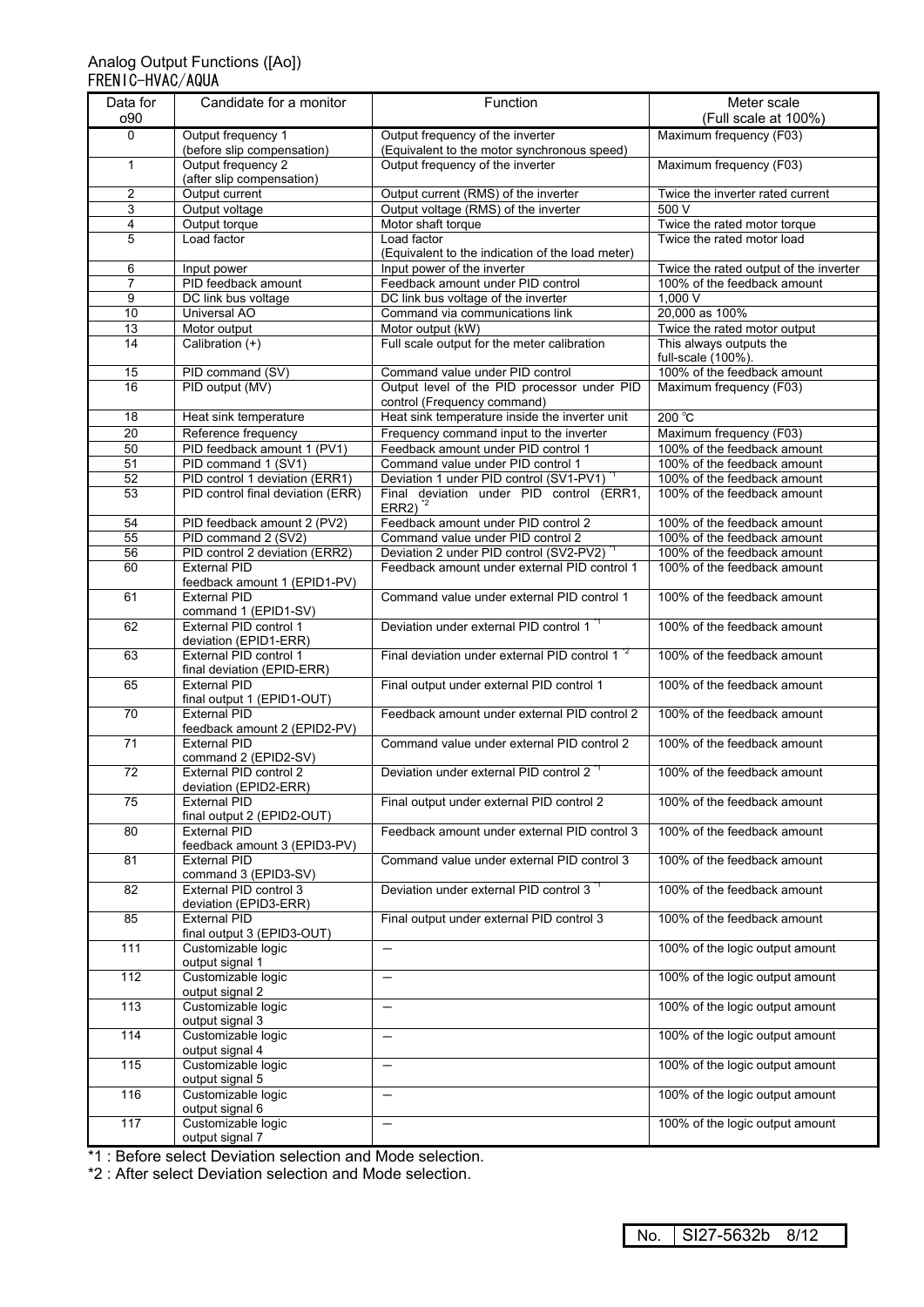| FRENIC-Ace      |                                                  |                                                                                 |                                                                             |  |  |
|-----------------|--------------------------------------------------|---------------------------------------------------------------------------------|-----------------------------------------------------------------------------|--|--|
| Data for<br>o90 | Candidate for a monitor<br>Function              |                                                                                 | Meter scale<br>(Full scale at 100%)                                         |  |  |
| $\pmb{0}$       | Output frequency 1<br>(before slip compensation) | Output frequency of the inverter<br>(Equivalent to the motor synchronous speed) | Maximum frequency (F03)                                                     |  |  |
| 1               | Output frequency 2<br>(after slip compensation)  | Output frequency of the inverter                                                | Maximum frequency (F03)                                                     |  |  |
| $\overline{2}$  | Output current                                   | Output current (RMS) of the inverter                                            | Twice the inverter rated current                                            |  |  |
| 3               | Output voltage                                   | Output voltage (RMS) of the inverter                                            | 500V                                                                        |  |  |
| 4               | Output torque                                    | Motor shaft torque                                                              | Twice the rated motor torque                                                |  |  |
| 5               | Load factor                                      | Load factor<br>(Equivalent to the indication of the load meter)                 | Twice the rated motor load                                                  |  |  |
| 6               | Input power                                      | Input power of the inverter                                                     | Twice the rated output of the inverter                                      |  |  |
| $\overline{7}$  | PID feedback amount                              | Feedback amount under PID control                                               | 100% of the feedback amount                                                 |  |  |
| 8               | Actual speed / Estimated speed                   | Actual speed detected through<br>the<br>PG<br>interface, or estimated speed     | Maximum frequency (F03)                                                     |  |  |
| 9               | DC link bus voltage                              | DC link bus voltage of the inverter                                             | 1.000V                                                                      |  |  |
| 10              | Universal AO                                     | Command via communications link                                                 | 20,000 as 100%                                                              |  |  |
| 13              | Motor output                                     | Motor output (kW)                                                               | Twice the rated motor output                                                |  |  |
| 14              | Calibration (+)                                  | Full scale output for the meter calibration                                     | This always outputs the<br>full-scale (100%).                               |  |  |
| 15              | PID command (SV)                                 | Command value under PID control                                                 | 100% of the feedback amount                                                 |  |  |
| 16              | PID output (MV)                                  | Output level of the PID processor under PID<br>control (Frequency command)      | Maximum frequency (F03)                                                     |  |  |
| 17              | Position deviation in<br>synchronous operation   | Deviation in angle                                                              | 0% to 50% to 100%,<br>representing -180° to 0° to +180°<br>of the deviation |  |  |
| 18              | Heat sink temperature                            | Heat sink temperature inside the inverter unit                                  | 200 °C                                                                      |  |  |
| $\overline{21}$ | PG feedback value                                | Speed detected through the PG interface                                         | Maximum frequency (F03)                                                     |  |  |
| 111             | Customizable logic<br>output signal 1            |                                                                                 | 100% of the logic output amount                                             |  |  |
| 112             | Customizable logic<br>output signal 2            | $\overline{\phantom{0}}$                                                        | 100% of the logic output amount                                             |  |  |
| 113             | Customizable logic<br>output signal 3            | $\overline{\phantom{0}}$                                                        | 100% of the logic output amount                                             |  |  |
| 114             | Customizable logic<br>output signal 4            | $\overline{\phantom{0}}$                                                        | 100% of the logic output amount                                             |  |  |
| 115             | Customizable logic<br>output signal 5            |                                                                                 | 100% of the logic output amount                                             |  |  |
| 116             | Customizable logic<br>output signal 6            | $\overline{\phantom{0}}$                                                        | 100% of the logic output amount                                             |  |  |
| 117             | Customizable logic<br>output signal 7            | $\overline{\phantom{0}}$                                                        | 100% of the logic output amount                                             |  |  |
| 118             | Customizable logic<br>output signal 8            | $\overline{\phantom{0}}$                                                        | 100% of the logic output amount                                             |  |  |
| 119             | Customizable logic<br>output signal 9            | $\overline{\phantom{0}}$                                                        | 100% of the logic output amount                                             |  |  |
| 120             | Customizable logic<br>output signal 10           |                                                                                 | 100% of the logic output amount                                             |  |  |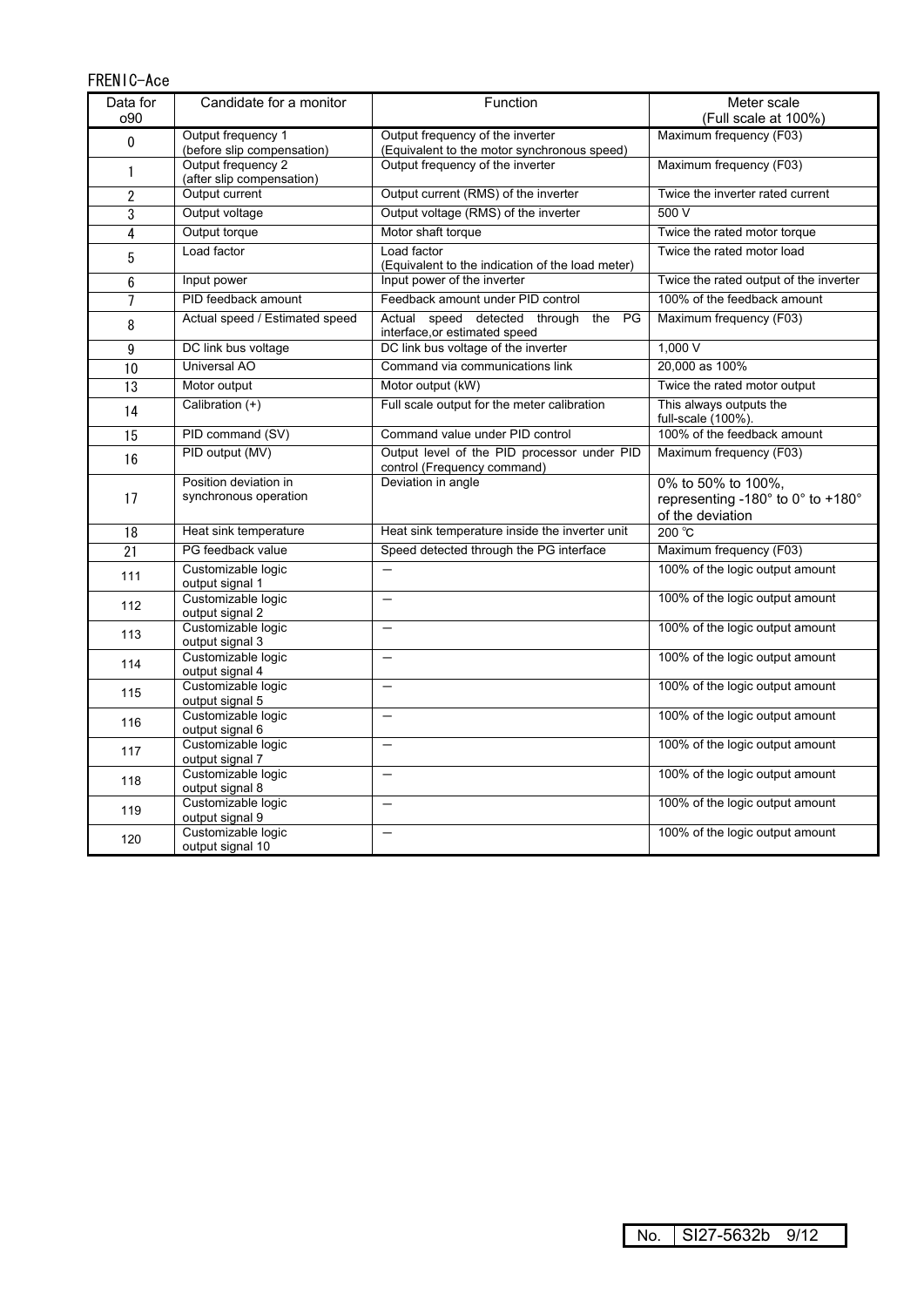#### Analog Output Functions ([CS]) FRENIC-HVAC/AQUA

| Data for<br>096         | Candidate for a monitor                               | Function                                                                        | Meter scale<br>(Full scale at 100%)    |  |
|-------------------------|-------------------------------------------------------|---------------------------------------------------------------------------------|----------------------------------------|--|
| $\Omega$                | Output frequency 1<br>(before slip compensation)      | Output frequency of the inverter<br>(Equivalent to the motor synchronous speed) | Maximum frequency (F03)                |  |
| $\mathbf{1}$            | Output frequency 2<br>(after slip compensation)       | Output frequency of the inverter                                                | Maximum frequency (F03)                |  |
| $\overline{2}$          | Output current                                        | Output current (RMS) of the inverter                                            | Twice the inverter rated current       |  |
| 3                       | Output voltage                                        | Output voltage (RMS) of the inverter                                            | 500V                                   |  |
| $\overline{\mathbf{4}}$ | Output torque                                         | Motor shaft torque                                                              | Twice the rated motor torque           |  |
| 5                       | Load factor                                           | Load factor<br>(Equivalent to the indication of the load meter)                 | Twice the rated motor load             |  |
| 6                       | Input power                                           | Input power of the inverter                                                     | Twice the rated output of the inverter |  |
| $\overline{7}$<br>9     | PID feedback amount<br>DC link bus voltage            | Feedback amount under PID control                                               | 100% of the feedback amount<br>1.000V  |  |
| 10                      | Universal AO                                          | DC link bus voltage of the inverter<br>Command via communications link          | 20,000 as 100%                         |  |
| 13                      | Motor output                                          | Motor output (kW)                                                               | Twice the rated motor output           |  |
| 14                      | Calibration (+)                                       | Full scale output for the meter calibration                                     | This always outputs the full-scale     |  |
|                         |                                                       |                                                                                 | $(100\%)$ .                            |  |
| 15                      | PID command (SV)                                      | Command value under PID control                                                 | 100% of the feedback amount            |  |
| 16                      | PID output (MV)                                       | Output level of the PID processor under PID<br>control (Frequency command)      | Maximum frequency (F03)                |  |
| 18                      | Heat sink temperature                                 | Heat sink temperature inside the inverter unit                                  | 200 °C                                 |  |
| $\overline{20}$         | Reference frequency                                   | Frequency command input to the inverter                                         | Maximum frequency (F03)                |  |
| 50                      | PID feedback amount 1 (PV1)                           | Feedback amount under PID control 1                                             | 100% of the feedback amount            |  |
| 51                      | PID command 1 (SV1)                                   | Command value under PID control 1                                               | 100% of the feedback amount            |  |
| 52                      | PID control 1 deviation (ERR1)                        | Unusable function code with [CS].                                               |                                        |  |
| 53                      | PID control final deviation (ERR)                     |                                                                                 |                                        |  |
| 54                      | PID feedback amount 2 (PV2)                           | Feedback amount under PID control 2                                             | 100% of the feedback amount            |  |
| 55<br>56                | PID command 2 (SV2)<br>PID control 2 deviation (ERR2) | Command value under PID control 2<br>Unusable function code with [CS].          | 100% of the feedback amount            |  |
| 60                      | <b>External PID</b>                                   | Feedback amount under external PID control 1                                    | 100% of the feedback amount            |  |
|                         | feedback amount 1 (EPID1-PV)                          |                                                                                 |                                        |  |
| 61                      | <b>External PID</b><br>command 1 (EPID1-SV)           | Command value under external PID control 1                                      | 100% of the feedback amount            |  |
| 62                      | External PID control 1<br>deviation (EPID1-ERR)       | Unusable function code with [CS].                                               |                                        |  |
| 63                      | External PID control 1<br>final deviation (EPID-ERR)  |                                                                                 |                                        |  |
| 65                      | <b>External PID</b><br>final output 1 (EPID1-OUT)     | Final output under external PID control 1                                       | 100% of the feedback amount            |  |
| 70                      | <b>External PID</b><br>feedback amount 2 (EPID2-PV)   | Feedback amount under external PID control 2                                    | 100% of the feedback amount            |  |
| 71                      | <b>External PID</b><br>command 2 (EPID2-SV)           | Command value under external PID control 2                                      | 100% of the feedback amount            |  |
| $\overline{72}$         | External PID control 2<br>deviation (EPID2-ERR)       | Unusable function code with [CS].                                               |                                        |  |
| 75                      | <b>External PID</b><br>final output 2 (EPID2-OUT)     | Final output under external PID control 2                                       | 100% of the feedback amount            |  |
| 80                      | <b>External PID</b><br>feedback amount 3 (EPID3-PV)   | Feedback amount under external PID control 3                                    | 100% of the feedback amount            |  |
| 81                      | <b>External PID</b><br>command 3 (EPID3-SV)           | Command value under external PID control 3                                      | 100% of the feedback amount            |  |
| 82                      | External PID control 3<br>deviation (EPID3-ERR)       | Unusable function code with [CS].                                               |                                        |  |
| 85                      | <b>External PID</b><br>final output 3 (EPID3-OUT)     | Final output under external PID control 3                                       | 100% of the feedback amount            |  |
| 111                     | Customizable logic<br>output signal 1                 | $\qquad \qquad -$                                                               | 100% of the logic output amount        |  |
| 112                     | Customizable logic<br>output signal 2                 | $\overline{\phantom{0}}$                                                        | 100% of the logic output amount        |  |
| 113                     | Customizable logic<br>output signal 3                 | $\overline{\phantom{0}}$                                                        | 100% of the logic output amount        |  |
| 114                     | Customizable logic<br>output signal 4                 |                                                                                 | 100% of the logic output amount        |  |
| 115                     | Customizable logic<br>output signal 5                 | $\overline{\phantom{0}}$                                                        | 100% of the logic output amount        |  |
| 116                     | Customizable logic<br>output signal 6                 | $\qquad \qquad -$                                                               | 100% of the logic output amount        |  |
| 117                     | Customizable logic<br>output signal 7                 | $\overline{\phantom{0}}$                                                        | 100% of the logic output amount        |  |

Functions that can be assigned are subject to addition or change due to updating. Refer to the "Instruction Manual" and "User's Manual" of the inverter.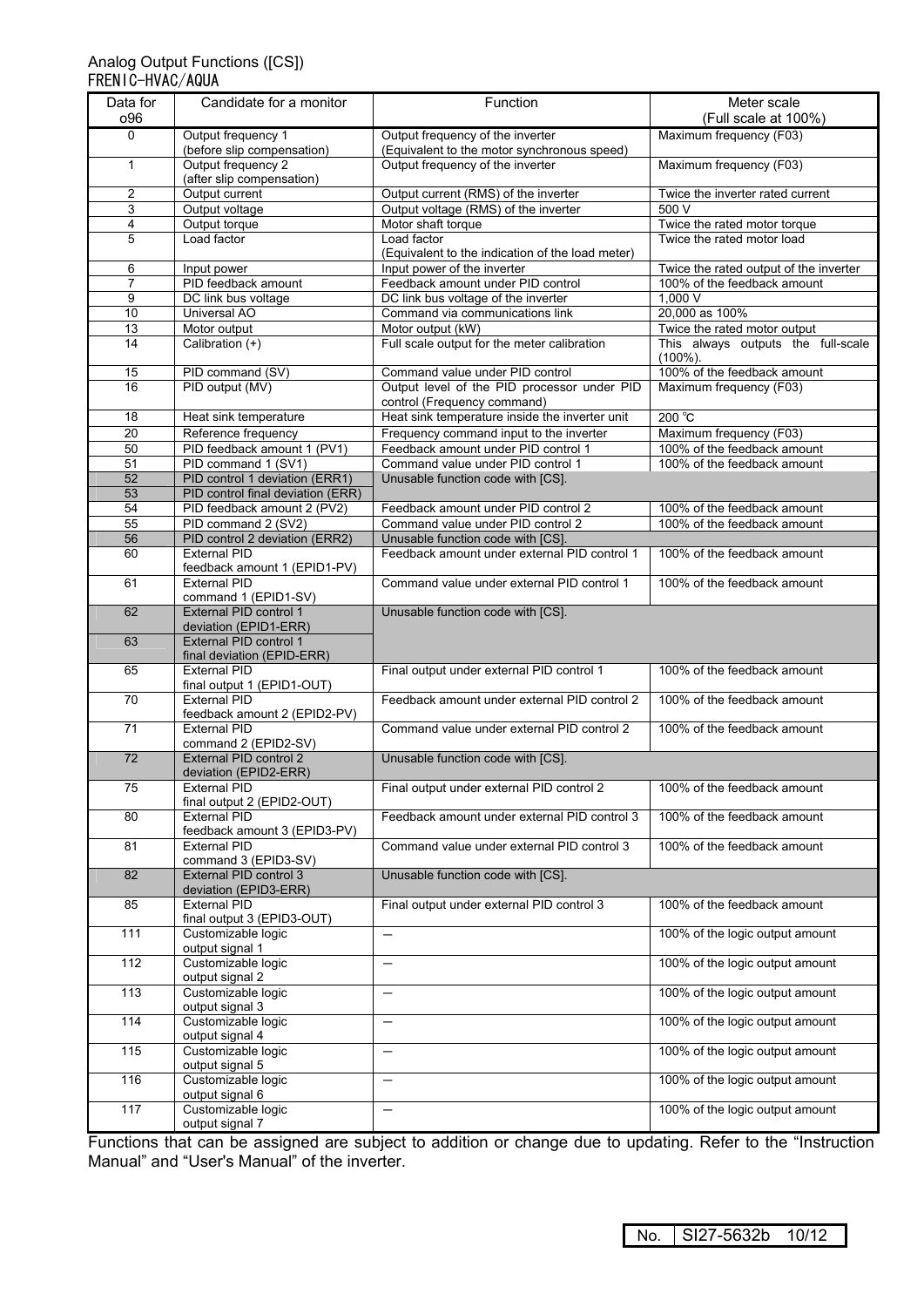### FRENIC-Ace

| Data for        | Candidate for a monitor                                     | Function                                                                        | Meter scale                                                                 |  |
|-----------------|-------------------------------------------------------------|---------------------------------------------------------------------------------|-----------------------------------------------------------------------------|--|
| 096             |                                                             |                                                                                 | (Full scale at 100%)                                                        |  |
| $\pmb{0}$       | Output frequency 1<br>(before slip compensation)            | Output frequency of the inverter<br>(Equivalent to the motor synchronous speed) | Maximum frequency (F03)                                                     |  |
| 1               | Output frequency 2<br>(after slip compensation)             | Output frequency of the inverter                                                | Maximum frequency (F03)                                                     |  |
| $\mathbf{2}$    | Output current                                              | Output current (RMS) of the inverter                                            | Twice the inverter rated current                                            |  |
| $\sqrt{3}$      | Output voltage                                              | Output voltage (RMS) of the inverter                                            | 500 V                                                                       |  |
| $\overline{4}$  | Output torque                                               | Motor shaft torque                                                              | Twice the rated motor torque                                                |  |
| 5               | Load factor                                                 | Load factor<br>(Equivalent to the indication of the load meter)                 | Twice the rated motor load                                                  |  |
| $6\phantom{1}$  | Input power                                                 | Input power of the inverter                                                     | Twice the rated output of the inverter                                      |  |
| $\overline{7}$  | PID feedback amount                                         | Feedback amount under PID control                                               | 100% of the feedback amount                                                 |  |
| 8               | Actual speed / Estimated speed                              | Actual speed detected through the PG<br>interface card or estimated speed       | Maximum frequency (F03)                                                     |  |
| 9               | DC link bus voltage                                         | DC link bus voltage of the inverter                                             | 1,000V                                                                      |  |
| 10              | <b>Universal AO</b>                                         | Command via communications link                                                 | 20,000 as 100%                                                              |  |
| 13              | Motor output                                                | Motor output (kW)                                                               | Twice the rated motor output                                                |  |
| 14              | Calibration (+)                                             | Full scale output for the meter calibration                                     | This always outputs the<br>full-scale (100%).                               |  |
| $\overline{15}$ | PID command (SV)                                            | Command value under PID control                                                 | 100% of the feedback amount                                                 |  |
| 16              | PID output (MV)                                             | Output level of the PID processor under PID<br>control (Frequency command)      | Maximum frequency (F03)                                                     |  |
| 17              | Position deviation in<br>synchronous operation              | Deviation in angle                                                              | 0% to 50% to 100%,<br>representing -180° to 0° to +180°<br>of the deviation |  |
| 18              | Heat sink temperature                                       | Heat sink temperature inside the inverter unit                                  | 200 °C                                                                      |  |
| 21              | PG feedback value                                           | Speed detected through the PG interface card                                    | Maximum frequency (F03)                                                     |  |
| 111             | Customizable logic<br>output signal 1                       | $\equiv$                                                                        | 100% of the logic output amount                                             |  |
| 112             | Customizable logic<br>output signal 2                       |                                                                                 | 100% of the logic output amount                                             |  |
| 113             | Customizable logic<br>output signal 3                       | $\overline{\phantom{0}}$                                                        | 100% of the logic output amount                                             |  |
| 114             | Customizable logic<br>output signal 4                       | $\overline{\phantom{0}}$                                                        | 100% of the logic output amount                                             |  |
| 115             | Customizable logic<br>output signal 5                       | $\overline{\phantom{0}}$                                                        | 100% of the logic output amount                                             |  |
| 116             | Customizable logic<br>output signal 6                       | $\overline{\phantom{0}}$                                                        | 100% of the logic output amount                                             |  |
| 117             | Customizable logic<br>output signal 7                       | $\overline{\phantom{0}}$                                                        | 100% of the logic output amount                                             |  |
| 118             | Customizable logic<br>output signal 8                       | $\overline{\phantom{0}}$                                                        | 100% of the logic output amount                                             |  |
| 119             | Customizable logic<br>output signal 9<br>Customizable logic | $\overline{\phantom{0}}$                                                        | 100% of the logic output amount                                             |  |
| 120             | output signal 10                                            |                                                                                 | 100% of the logic output amount                                             |  |